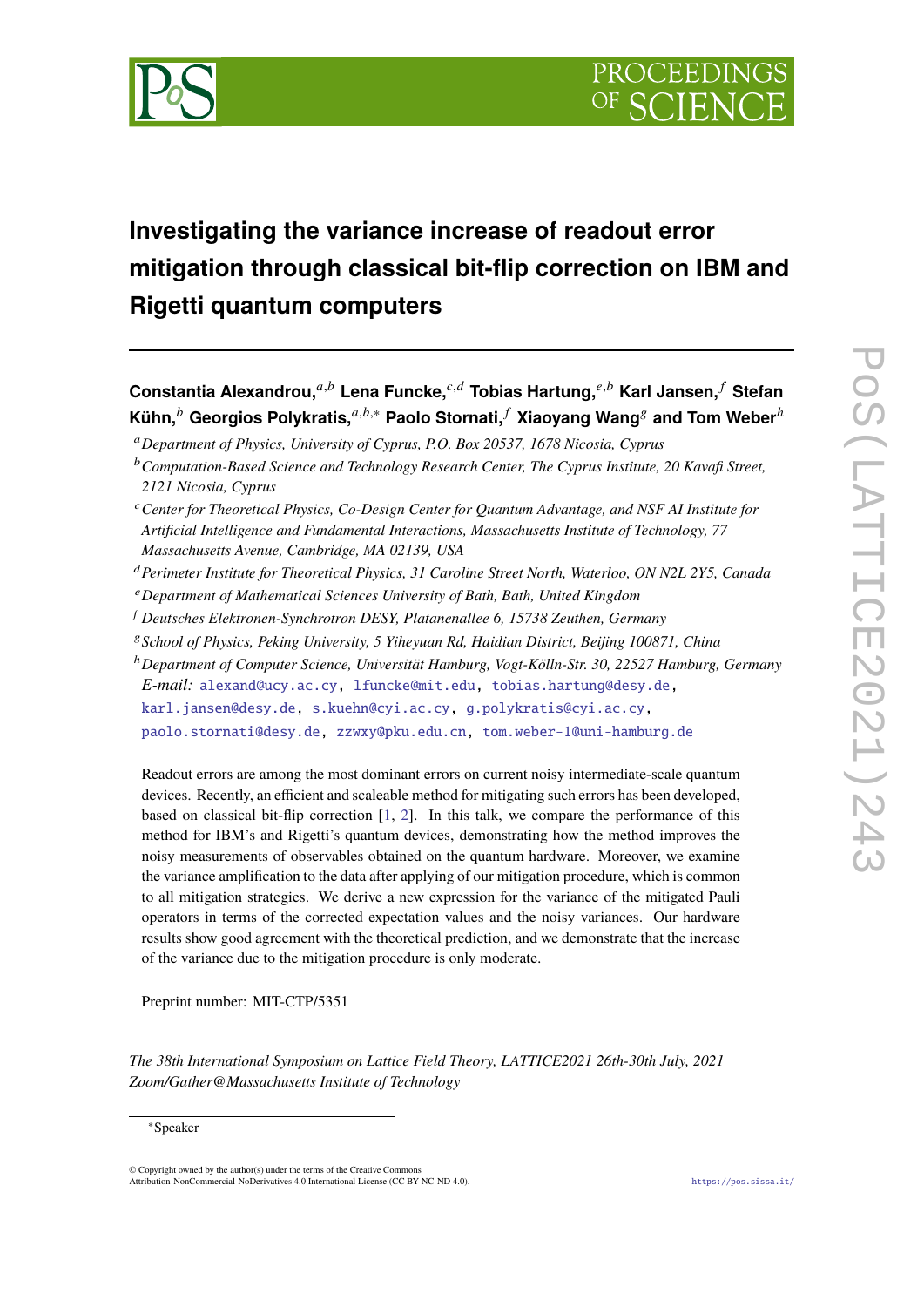# **1. Introduction**

State-of-the-art Markov chain Monte Carlo (MCMC) methods for lattice field theories cease to work in certain parameter regimes due to the infamous sign problem [\[3\]](#page-9-2). Prominent examples are QCD in the presence of a baryon chemical potential or a topological term [\[4\]](#page-9-3), where the latter is linked to the strong CP problem. In addition, the MCMC approach relies on a Wick rotation of the original theory, resulting in a formulation in Euclidean space-time. Thus, real-time phenomena, such as the out-of-equilibrium dynamics following heavy-ion collisions, are inaccessible with MCMC approaches. As a result, many non-perturbative phenomena cannot be addressed with conventional MCMC techniques. Quantum computing offers to bypass these problems, as it is free from purely numerical limitations and allows for simulating real-time dynamics. First proof-of-principle experiments have already successfully demonstrated these capabilities in lower dimensions (see, e.g., Refs. [\[5–](#page-9-4)[10\]](#page-10-0)). In the long run, quantum computing is therefore one of the most promising new methods for studying unexplored regimes of the Standard Model.

Current noisy intermediate-scale quantum (NISQ) [\[11\]](#page-10-1) computers suffer from several sources of noise, among them gate errors, depolarizing noise, and measurement errors. Measurement errors occur if a measurement result 0 is misidentified as 1 or vice versa. They can be among the most common errors on current NISO computers with error rates reaching up to  $O(10\%)$  [\[12\]](#page-10-2). While such NISQ devices do not allow for full quantum error correction, the effect of errors can be partially reduced using error mitigation techniques (see, e.g., Refs. [\[13](#page-10-3)[–15\]](#page-10-4)). These techniques typically come at the expense of increasing the variance of the measurement results, thus requiring a larger number of measurements to obtain the same accuracy [\[14\]](#page-10-5).

In this work, we investigate this effect for a recently developed mitigation protocol for measurement errors [\[1,](#page-9-0) [2\]](#page-9-1) on IBM's and Rigetti's quantum devices. In particular, we compare the change in variance from the hardware results with and without applying the mitigation procedure to the theoretically predicted values and benchmark the performance of the protocol. We also derive a new expression for the variance of the mitigated Pauli expectation values in terms of noisy variances and corrected expectation values, which explicitly excludes the possibility that the variance increases exponentially. This important result, together with the polynomial overhead costs for the mitigation method derived in Ref. [\[1\]](#page-9-0), proves the scalability of the method.

# <span id="page-1-0"></span>**2. Readout Error Mitigation**

In this section, we briefly review the readout mitigation method proposed in Refs. [\[1,](#page-9-0) [2\]](#page-9-1). We first focus on the impact of this method on the expectation values and afterwards on the variances.

#### **2.1 Impact of the Mitigation Procedure on the Expectation Values**

Throughout this paper, we consider a quantum device with  $Q$  qubits, which performs projective measurements in the computational basis  $\{|0\rangle, |1\rangle\}$ . We focus on measurement errors (also referred to as bit-flips or readout errors), which result from misidentifying a measurement outcome 0 as a 1 and vice versa. For simplicity, we neglect any other error sources at this stage and discuss them briefly in the results section. Thus, we assume that the quantum device transforms the initial state into a pure state  $|\psi\rangle$ , such that we can measure the expectation value  $\langle \psi | O | \psi \rangle$  of an observable O.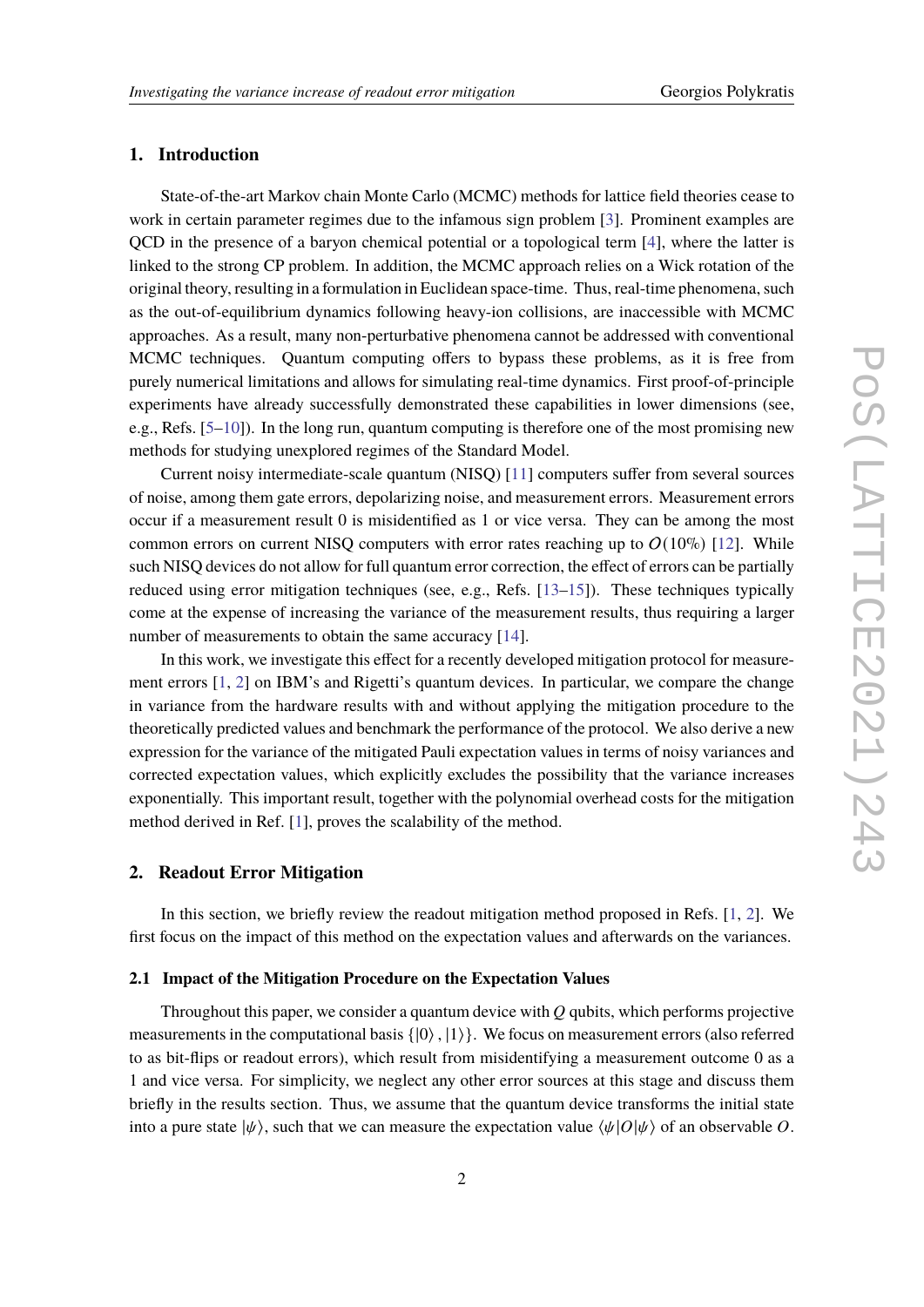With appropriate post-rotations applied to  $|\psi\rangle$ , we can always consider O to be diagonal in the computational basis [\[16\]](#page-10-6), i.e., we can write O as a string of  $\{1, Z\}^{\mathcal{Q}}$ . Finally, we can treat bit flips on different qubits as uncorrelated, which is a good approximation for the superconducting hardware devices that we use here [\[17,](#page-10-7) [18\]](#page-10-8).

For each qubit q, there is a probability  $p_{q,0}$  of misidentifying the measurement outcome 0 as a [1](#page-2-0) and vice versa with probability  $p_{q,1}$ <sup>1</sup>. Thus, instead of directly measuring the expectation value of an operator O, we rather measure the expectation values of "noisy" operators  $\tilde{O}$  that are subject to these bit flips. Now, we can write  $\hat{O}$  as a linear combination of these noisy operators, such that the resulting expectation value with respect to the bit-flip probabilities gives the desired outcome. To illustrate this, let us consider the case of the operator  $Z_q$  acting on a single qubit q. We can express this operator as a linear combination of noisy operators in the following way [\[1,](#page-9-0) [2\]](#page-9-1):

<span id="page-2-2"></span>
$$
Z_q = \frac{1}{\gamma(Z_q)} \mathbb{E}(\tilde{Z}_q) - \frac{\gamma(1)}{\gamma(Z_q)} I , \qquad (1)
$$

where  $\mathbb{E}(\tilde{Z}_q)$  is the expectation of the noisy operator  $\tilde{Z}_q$  with respect to bit flips, and we defined

$$
\gamma(O_q) = \begin{cases} 1 - p_{q,0} - p_{q,1} & \text{for } O_q = Z_q \\ p_{q,0} - p_{q,1} & \text{for } O_q = \mathbb{1}_q. \end{cases}
$$

Note that "expectation" means the expected value for the noisy operator  $\tilde{O}$  subject to bit flips, which is different from its quantum mechanical expectation value  $\langle \psi | \tilde{O} | \psi \rangle$ . For example, for  $p_{q,0} = p_{q,1} = 0.1$ , the operator  $\tilde{O}$  will only be correctly implemented (such that  $\tilde{O} = O$ ) with a probability of  $(1 - p_{q,0})(1 - p_{q,1}) = 0.81$ .

To calibrate the values of the bit-flip probability  $p_{q,0}$  ( $p_{q,1}$ ), we repeatedly prepare the qubit q in the state  $|0\rangle$  ( $|1\rangle$ ) and measure how often we record the incorrect outcome 1 (0), see Fig. [1.](#page-2-1)

<span id="page-2-1"></span>

**Figure 1:** Left figure: measurement outcomes (left) and their correct or incorrect identification (right) for a single qubit q, where  $p_{q,b}$  is the probability of misidentifying the qubit in the state  $|b\rangle$  as  $|\neg b\rangle$ . Right figure: indicative bit-flip calibration of the ibmq 16 melbourne device, where  $q = q_i$  and  $i = 0, ..., 4$ .

The single-qubit example in Eq. [\(1\)](#page-2-2) can be generalized to an arbitrary number of qubits, and an expansion of the noise-free operator  $O = O_Q \otimes \cdots \otimes O_1$  can be obtained in terms of the noisy operators of the space  $\{1, \tilde{Z}\}^{\mathcal{Q}}$ , which results in [\[1\]](#page-9-0)

<span id="page-2-3"></span>
$$
(O)_{O \in \{1, Z\}^{\otimes Q}} = \omega(O|\tilde{O})^{-1} (\mathbb{E}\tilde{O})_{\tilde{O} \in \{1, Z\}^{\otimes Q}},
$$
\n<sup>(2)</sup>

<span id="page-2-0"></span><sup>&</sup>lt;sup>1</sup>Note that this misidentification can happen either before or after the projective measurement.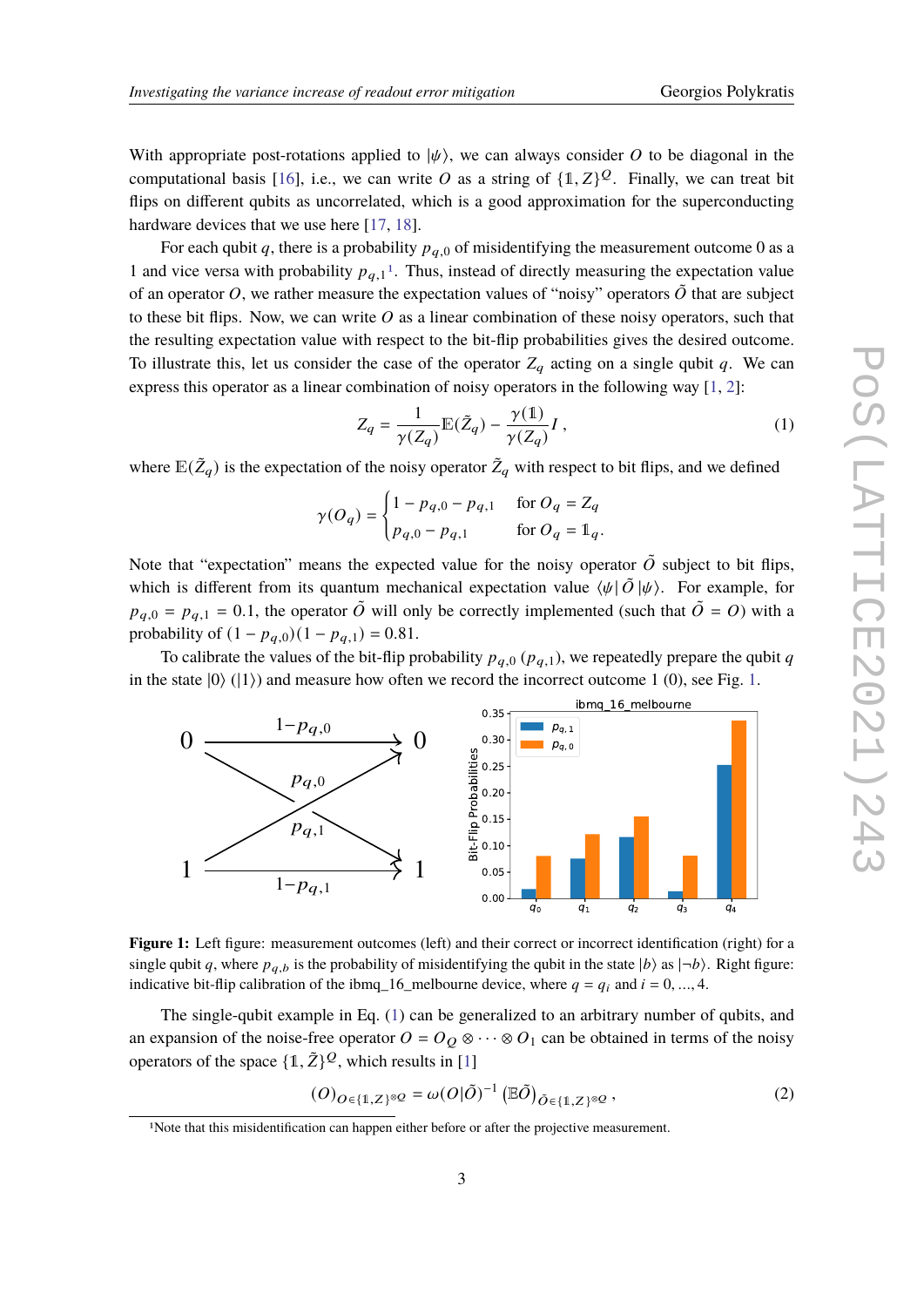where the bit-flip probabilities are encoded in the matrix

<span id="page-3-0"></span>
$$
\omega(O|\tilde{O}) = \prod_{q=1}^{Q} \Gamma(O_q|\tilde{O}_q) \quad \text{with} \quad \Gamma(O_q|\tilde{O}_q) = \begin{cases} \gamma(O_q) & \text{for } \tilde{O}_q = \tilde{Z}_q \\ 1 & \text{for } O_q = I_q \text{ and } \tilde{O}_q = \tilde{I}_q \\ 0 & \text{for } O_q = Z_q \text{ and } \tilde{O}_q = \tilde{I}_q. \end{cases} \tag{3}
$$

J.

Note that  $\omega(O|\tilde{O})$  is a lower triagonal matrix with full rank, as long as  $p_{q,0} + p_{q,1} \neq 1$  for all qubits  $q$ . For reasonable bit-flip probabilities, inverting Eq. [\(3\)](#page-3-0) allows for obtaining the corrected expectation values in terms of the noisy expectation measurements.

#### <span id="page-3-3"></span>**2.2 Impact of the Mitigation Procedure on the Variances**

The mitigation procedure leads to a variance amplification for the error-mitigated results, which is typical for error mitigation techniques [\[14\]](#page-10-5). In this section, we are interested in the resulting number of additional samples that are necessary to correct for this variance amplification.

The expectation value  $\langle \psi | \tilde{O} | \psi \rangle$  of a noisy operator  $\tilde{O}$  is obtained by running the quantum circuit preparing  $|\psi\rangle$  and performing a projective measurement multiple times. We refer to these repetitions as the number of shots  $s$ . We then produce a histogram with the data of  $N$  experiments using s shots. The variance of this histogram contains two components, the bit-flip variance  $V_{\text{bf}}$ and the quantum mechanical variance  $\mathbb{V}_{OM}$ . For the example in Eq. [\(1\)](#page-2-2), we get [\[1\]](#page-9-0)

$$
\mathbb{V}\left\langle \psi\right|\tilde{Z}_q\left|\psi\right\rangle = \frac{1}{s}\mathbb{V}_{\text{bf}}\left\langle \psi\right|\tilde{Z}_q\left|\psi\right\rangle + \frac{1}{s}\mathbb{V}_{\text{QM}}\left\langle \psi\right|\tilde{Z}_q\left|\psi\right\rangle. \tag{4}
$$

We can express these variances in terms of the expectation values (see Eq. (62) in Ref. [\[1\]](#page-9-0))

$$
\mathbb{V}_{\text{bf}}\left\langle \psi \right|\tilde{Z}_q \left| \psi \right\rangle = a_1 \left\langle \psi \right| Z_q \left| \psi \right\rangle^2 - 2a_2 \left\langle \psi \right| Z_q \left| \psi \right\rangle + a_3,
$$
  

$$
\mathbb{V}_{\text{QM}}\left\langle \psi \right|\tilde{Z}_q \left| \psi \right\rangle = 1 - \left\langle \psi \right|\tilde{Z}_q \left| \psi \right\rangle^2,
$$
 (5)

where the noise-free expectation values of  $Z_q$  are given by the error-mitigated expectation values in our computations, and we have defined

$$
a_1 = (p_{q,1} + p_{q,0})(1 - p_{q,0} - p_{q,1}) + 2p_{q,0}p_{q,1},
$$
  
\n
$$
a_2 = (1 - p_{q,0} - p_{q,1})(p_{q,1} - p_{q,0}),
$$
  
\n
$$
a_3 = (p_{q,0} + p_{q,1} - p_{q,0}^2 - p_{q,1}^2).
$$

For the case of a two-qubit operator with  $Z_1$  and  $Z_2$  acting on uncorrelated qubits, we can construct the bit-flip variance from the bit-flip variances of the single-qubit operators (see Eq. (64) in Ref. [\[1\]](#page-9-0)),

<span id="page-3-1"></span>
$$
\mathbb{V}_{\mathrm{bf}}\left\langle \psi \right|\tilde{Z}_{2}\otimes \tilde{Z}_{1}\left| \psi \right\rangle = \mathbb{V}_{\mathrm{bf}}\tilde{Z}_{2}\otimes \mathbb{V}_{\mathrm{bf}}\tilde{Z}_{1} + \mathbb{E}\tilde{Z}_{2}\otimes \mathbb{V}_{\mathrm{bf}}\tilde{Z}_{1} + \mathbb{V}_{\mathrm{bf}}\tilde{Z}_{2}\otimes \mathbb{E}\tilde{Z}_{1}.
$$
 (6)

Using Eq. [\(6\)](#page-3-1) and taking the variance of Eq.  $(24)$  in Ref. [\[1\]](#page-9-0), we can express the variances of multi-qubit operators in terms of the variances and expectation values of single-qubit operators,

<span id="page-3-2"></span>
$$
\mathbb{V}(Z_2 \otimes Z_1) = \left(\frac{1}{\gamma(Z_2)\gamma(Z_1)}\right)^2 \left(\mathbb{V}\tilde{Z}_2 \otimes \mathbb{V}\tilde{Z}_1 + \mathbb{V}\tilde{Z}_2 \otimes (\mathbb{E}\tilde{Z}_1)^2 + (\mathbb{E}\tilde{Z}_2)^2 \otimes \mathbb{V}\tilde{Z}_1\right) + \left(\frac{\gamma(I_1)}{\gamma(Z_2)\gamma(Z_1)}\right)^2 \mathbb{V}\tilde{Z}_2 + \left(\frac{\gamma(I_2)}{\gamma(Z_2)\gamma(Z_1)}\right)^2 \mathbb{V}\tilde{Z}_1,
$$
\n(7)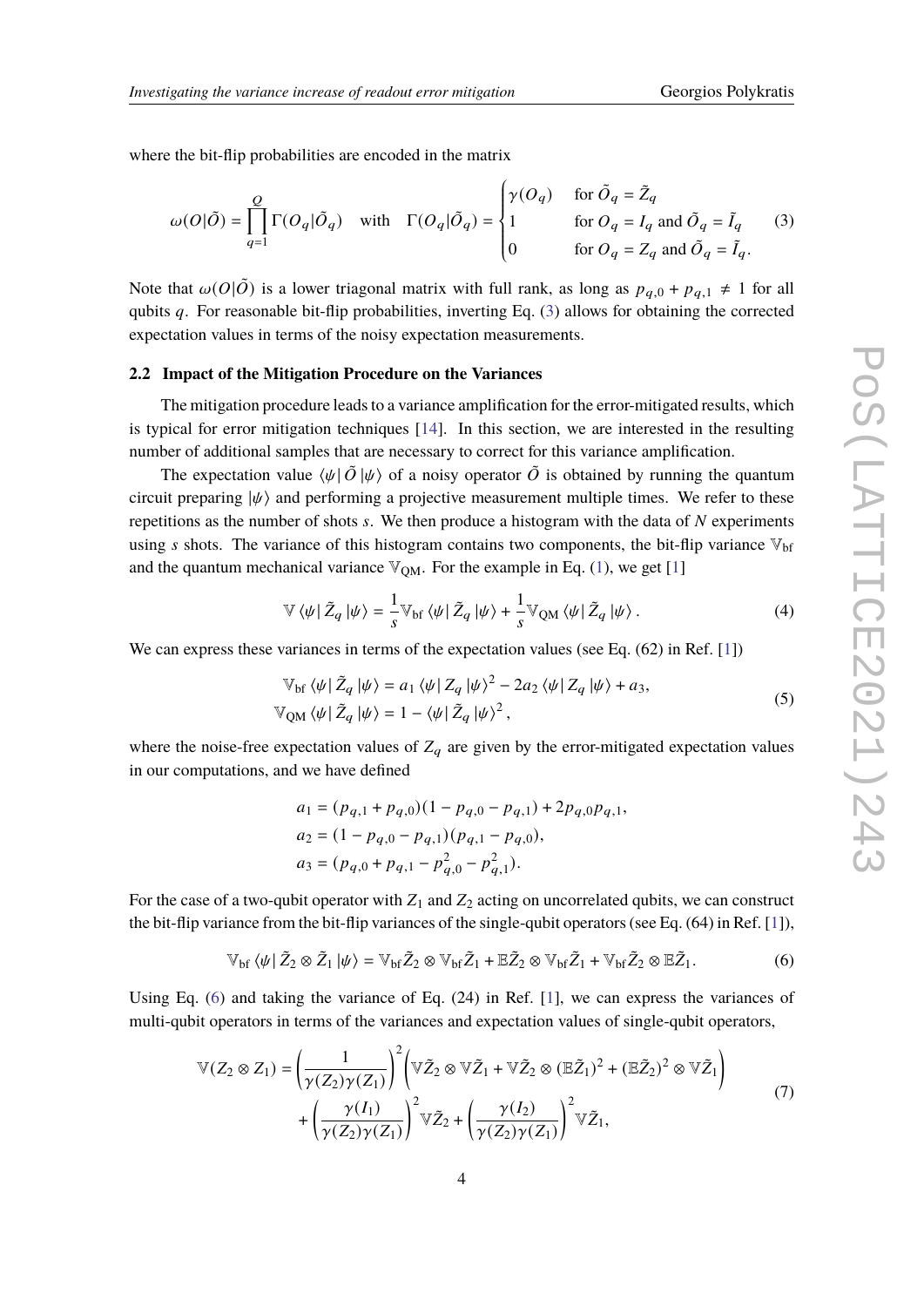where we omitted the bf-index for brevity. As discussed above, having access to this variance enables us to predict the number of additional experiments that are necessary to achieve the same accuracy of the computational results after the mitigation.

We note that the novelty of this derivation in Eq. [\(7\)](#page-3-2) is the explicit prediction of the extent to which the variance is increased after applying the readout error mitigation method. Crucially, we observe that higher-order terms generally have a smaller contribution to the variance because of the smaller prefactors. This guarantees that the variance does not increase exponentially.

We also note that a similar argument can substantially decrease the computational complexity of the error mitigation method itself. In Eq. [\(2\)](#page-2-3), each term corresponds to the case where a different number of bits are flipped, and the coefficients of each of these terms are proportional to a product  $\prod_i \gamma(I_i)$ , where  $i \in [0, Q]$  are the qubits that are bit-flipped. Since each  $\gamma(I_i)$  factor is proportional to the bit-flip probabilities, the terms in Eq. [\(2\)](#page-2-3) that correct for an increasing number of bit flips become decreasingly relevant. This observation is particularly important for the case of a large number of qubits, since we can choose to stop the mitigation method at a lower order, thus decreasing the computational complexity without any notable loss in accuracy.

#### **3. Numerical Results from Quantum Hardware**

In this section, we measure the expectation values of the two-qubit and three-qubit operators  $\langle \psi | Z_2 \otimes Z_1 | \psi \rangle$  and  $\langle \psi | Z_3 \otimes Z_2 \otimes Z_1 | \psi \rangle$  on quantum devices from IBM and Rigetti. We examine the impact of the mitigation procedure on both the mean value and the variance of these observables.

## <span id="page-4-1"></span>**3.1 Results for the Expectation Values**

To benchmark the method described in Sec. [2,](#page-1-0) we perform 1000 and 1144 experiments with the IBM and Rigetti quantum devices, respectively. For each experiment, we compute the absolute error

<span id="page-4-0"></span>
$$
\left| \langle \psi | \tilde{O} | \psi \rangle_{\text{measured}} - \langle \psi | O | \psi \rangle_{\text{exact}} \right|,\tag{8}
$$

where the first term refers to the measured expectation value of the operator (either the unmitigated results obtained on the quantum hardware or the mitigated results after applying our method), and the second term is the exact expectation value that we compute analytically.

In our experiments, we choose parametric quantum circuits that are inspired by typical Ansätze used for the variational quantum eigensolver algorithm [\[16\]](#page-10-6), as shown in Fig. [2.](#page-5-0) Each parameter of the rotation gates is drawn uniformly from  $[0, 2\pi)$  at the beginning and kept constant over all experiments. In the end, we compute the average of Eq. [\(8\)](#page-4-0). The expectation value  $\langle \psi | \tilde{O} | \psi \rangle_{\text{measured}}$ is obtained by preparing  $|\psi\rangle$  with the corresponding quantum circuit multiple times and collecting statistics of the measurement outcomes. As before, the number of repetitions is referred to as the number of shots  $s$ . In case of an ideal, noise-free quantum computer, the average of Eq.  $(8)$  should decay as  $1/\sqrt{s}$  [\[1,](#page-9-0) [2\]](#page-9-1). Other errors on the quantum hardware will lead to a saturation of the average absolute error at a certain value, indicating the level of accuracy that can be reached on the device without additional mitigation for these other errors.

As described in Sec. [2,](#page-1-0) we calibrate the quantum device by preparing a qubit  $q$  in a computational basis state  $|b\rangle$  and then performing projective measurements. Our estimate of the bit-flip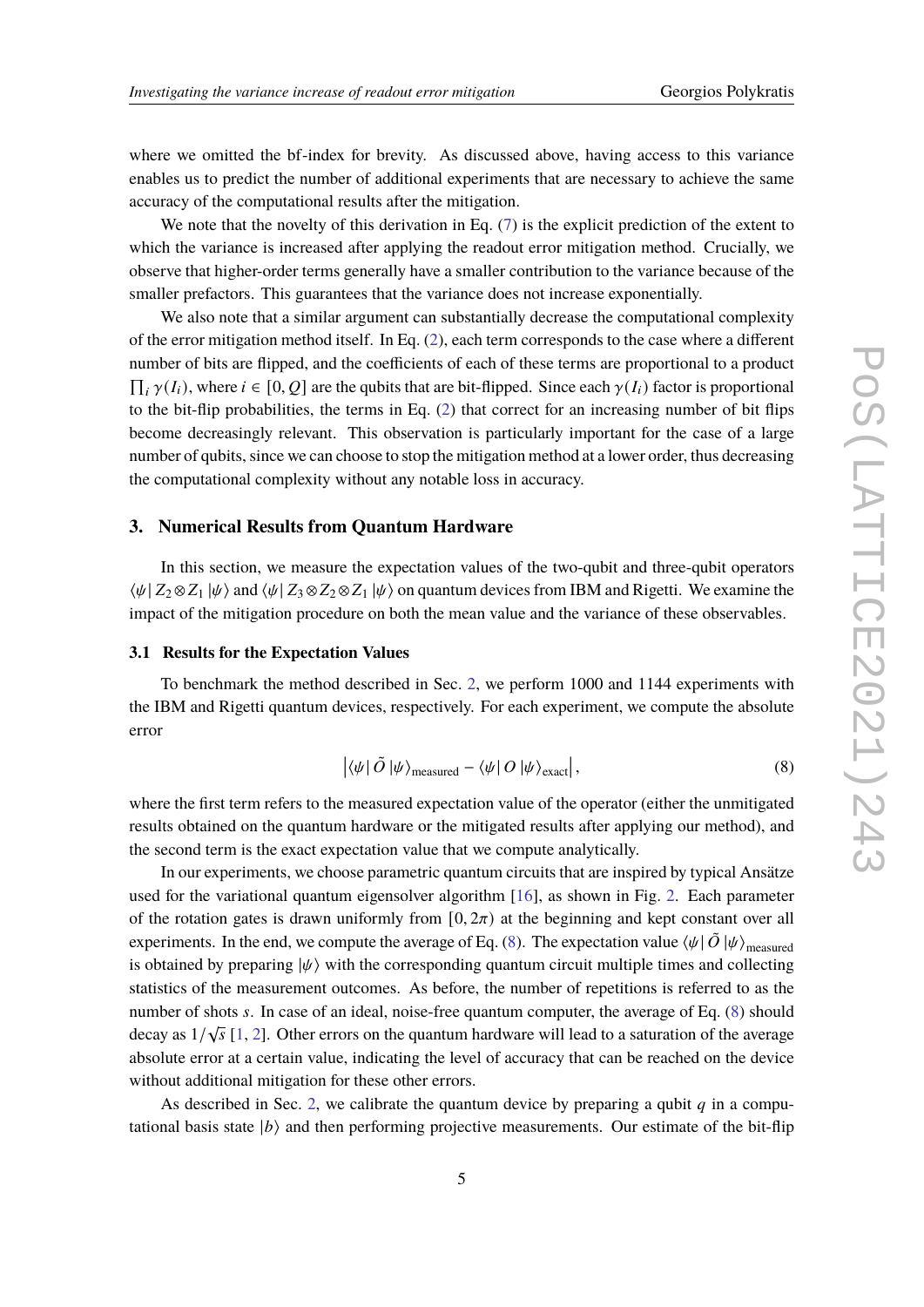<span id="page-5-0"></span>

**Figure 2:** The quantum circuit used for our experiments with  $Q = 3$  qubits. For our experiments with  $Q = 2$ qubits, we used the sub-circuit indicated by the dashed box. The purple  $R_X$  and  $R_Z$  boxes denote parametric rotation gates, the blue two-qubit connections are CNOT gates, the black boxes are the final measurements, and the vertical dashed lines separate different layers of the quantum circuit.

probability  $p_{a,b}$  is given by the empirical probability of obtaining the incorrect measurement outcome  $\neg b$ . Since the initial state of the chosen quantum hardware is the state  $|0\rangle$ , the states  $|b\rangle$  are easily prepared by either applying no gates at all  $(|0\rangle)$  or applying the corresponding X-gates for each qubit  $(|1\rangle)$ . For the case of the IBM hardware, we collect calibration data every time we run a new batch of measurements that uses a different number of shots, in order to have a more accurate description of the noise model. For the case of the Rigetti hardware, we only perform the calibration once because we had exclusive access to the device and thus did not suffer from waiting times.

Figure [3](#page-5-1) shows our results for the average absolute error (see Eq. [\(8\)](#page-4-0)) as a function of the number

<span id="page-5-1"></span>

**Figure 3:** Left: average absolute error (see Eq. [\(8\)](#page-4-0)) of the expectation value  $\langle \psi | Z_2 \otimes Z_1 | \psi \rangle$  as a function of the number of shots s, obtained on Rigetti's Aspen-9 device. We plot the noisy hardware data with (orange filled squares) and without (orange open circles) error mitigation, as well as a noise-free simulation (green filled circles) and a noisy simulation with (blue open diamonds) and without (blue open squares) error mitigation. Right: same results for  $\psi$   $Z_3 \otimes Z_2 \otimes Z_1 \psi$  obtained on the ibmq\_16\_melbourne device. In both figures, we fit the function  $Cs^{\alpha}$  to the ideal (green line) and mitigated (blue line) simulation results, yielding  $\alpha \approx -0.5$ . The abbreviations *mit* and *sim* refer to the mitigated results and the simulations, respectively.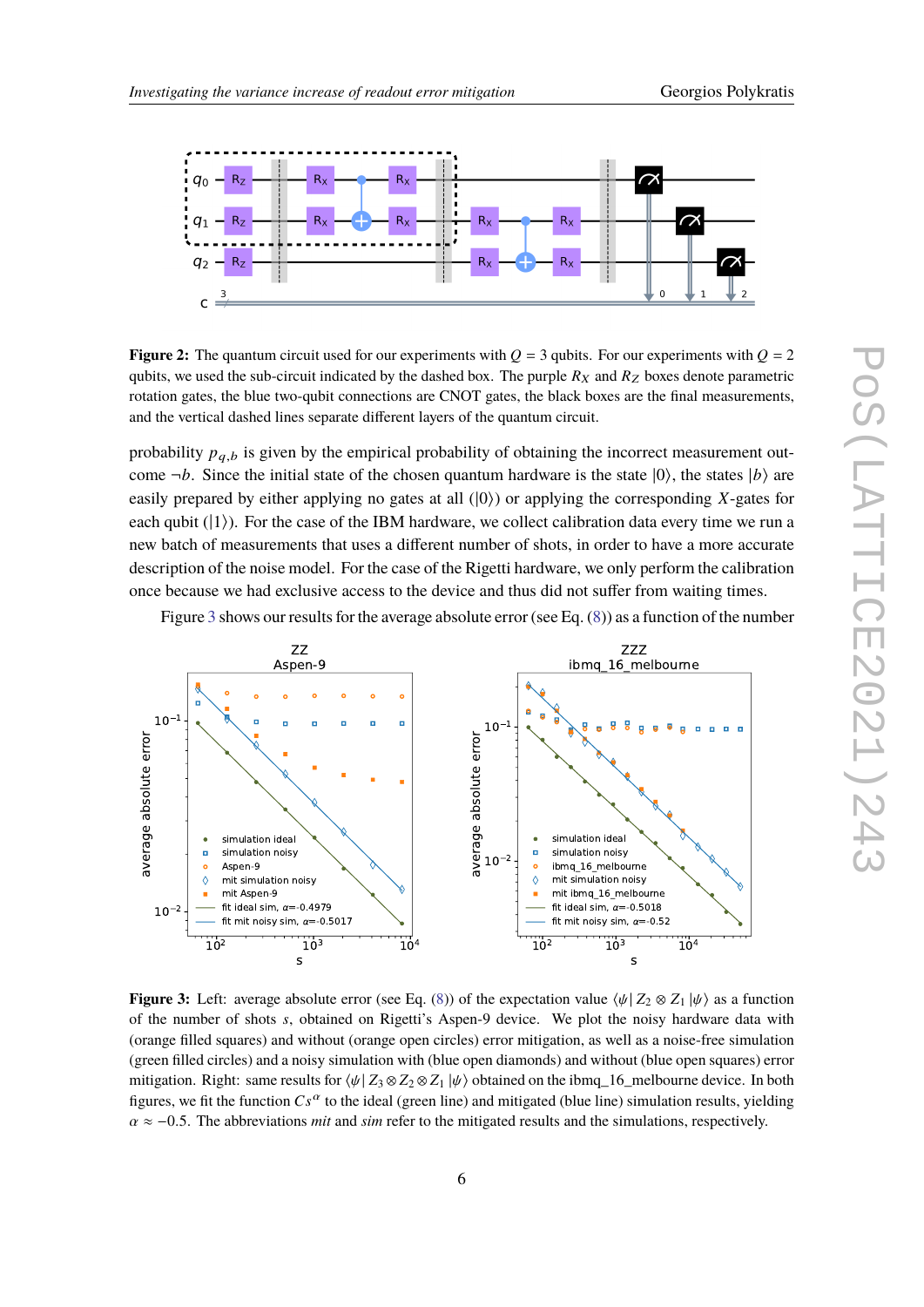of shots s. We measure the two-qubit expectation value  $\langle \psi | Z_2 \otimes Z_1 | \psi \rangle$  on Rigetti's Aspen-9 device (left) and the three-qubit expectation value  $\langle \psi | Z_3 \otimes Z_2 \otimes Z_1 | \psi \rangle$  on the ibmq\_16\_melbourne device (right). We plot the noisy data from the actual quantum devices without error mitigation (orange open circles), as well as the data after applying the measurement error mitigation (orange filled squares). We also plot a noise-free simulation (green filled circles) and a noisy simulation with (blue open diamonds) and without (blue open squares) error mitigation. The noise model in the simulation consists only of readout errors.

In Fig. [3,](#page-5-1) we fit the function  $Cs^{\alpha}$  to the ideal, noise-free simulation results (green line) and the mitigated simulation results (blue line). We obtain  $\alpha \approx -0.5$  in both cases and thus see that the errors decay indeed  $\propto 1/\sqrt{s}$  with the number of shots *s*, as expected. Without error mitigation, the error of the noisy simulated data initially improves with increasing the number of shots, but eventually saturates at the ∼ 10% level. After applying the mitigation scheme, one again recovers the expected decay  $\propto 1/\sqrt{s}$  with the number of shots.

For the data obtained on the quantum hardware, we observe a device-dependent improvement after applying the mitigation method. On the Aspen-9 device from Rigetti, the mitigation scheme substantially improves the noisy data by reducing the error by half an order of magnitude. At large *s*, we observe a deviation from the expected decay  $\propto 1/\sqrt{s}$ , because our method can only mitigate the readout error of the noisy data up to a certain accuracy, before the contributions of other underlying noise sources become dominant (see Refs. [\[1,](#page-9-0) [2\]](#page-9-1) for more details). For the case of the ibmq\_16\_melbourne device, our method reduces the error by almost an order of magnitude. Here, the mitigated noisy results obtained from the quantum device look almost identical to the simulated results, including the expected decay  $\propto 1/\sqrt{s}$ . Thus, we can attribute the noise almost simulated results, including the expected decay  $\propto 1/\sqrt{s}$ . Thus, we can attribute the noise almost exclusively to readout errors, which our method successfully corrects for.

## **3.2 Results for the Variances**

In this section, we compare our variance predictions from Sec. [2](#page-1-0) to the actual variances of the measured distributions for the expectation values  $\langle \psi | Z_2 \otimes Z_1 | \psi \rangle$  and  $\langle \psi | Z_3 \otimes Z_2 \otimes Z_1 | \psi \rangle$ . Figure [4](#page-7-0) shows the results for the two-qubit experiments performed on the Aspen-9 device of Rigetti. Figure [5](#page-7-1) shows the results of our three-qubit experiments performed on the ibmq\_16\_melbourne device. In the left panels of Fig. [4](#page-7-0) and Fig. [5,](#page-7-1) we plot the histograms of the noisy and errormitigated expectation values for different numbers of shots. In these plots, we show Gaussian fits to the histograms (continuous lines) as well as Gaussian distributions using the predicted variances (dashed lines). In each histogram plot, we also show the true expectation values of the noise-free operators (green vertical lines). In the right panels, we plot the predicted (blue filled points) and measured (blue open diamonds) variances before the mitigation, as well as the predicted (orange filled squares) and measured (orange open circles) variances after the mitigation, as a function of the number of shots s. We also add exponential fits of the form  $C_i s^{\alpha_i} = e^{\beta_i} s^{\alpha_i}$  to our data and extract the fit coefficients  $\alpha_i$  and  $\beta_i$ , whose indices refer to the noisy ( $i = 0$ ) and mitigated ( $i = 1$ ) variances, respectively. We will use these extracted coefficients later in Eq. [\(9\)](#page-8-0).

As we can see in Fig. [4,](#page-7-0) the measured variances for the two-qubit Aspen-9 data become larger than the predicted ones as the number of shots increases, both for the noisy and error-mitigated distributions. As discussed in Sec. [3.1,](#page-4-1) this deviation is expected due to other types errors beyond the readout error that our mitigation method corrects for. In Fig. [5,](#page-7-1) we see that for the three-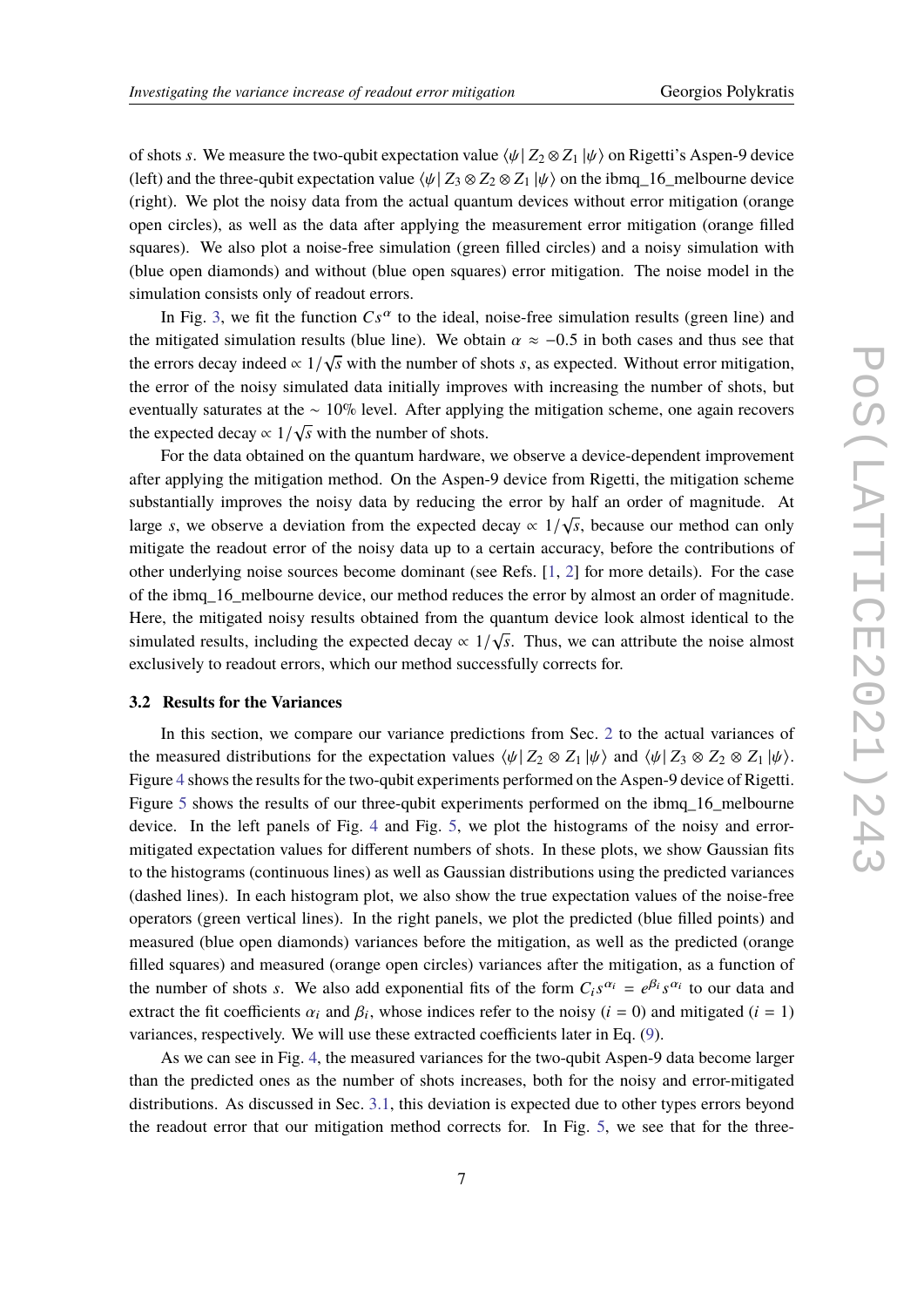<span id="page-7-0"></span>

**Figure 4:** Left: Measured distributions of the two-qubit expectation value  $\langle \psi | Z_2 \otimes Z_1 | \psi \rangle$  from the Aspen-9 device of Rigetti, before (blue) and after (orange) the mitigation. Note that the variances are slightly larger in the latter case. We plot the distribution for 64 (upper panel) and 8192 shots (lower panel) to demonstrate the decrease in variance when taking more shots. For a larger number of shots, the measured variances slightly deviate from our prediction, due to other error sources beyond readout errors that we do not mitigate for (see Refs. [\[1,](#page-9-0) [2\]](#page-9-1)). Right: Variances measured on the Aspen-9 quantum device, as a function of the number of shots *s*. We plot the predicted (blue filled points) and measured (blue open diamonds) variances before the mitigation, as well as the predicted (orange filled squares) and measured (orange open circles) variances after the mitigation. We fit the function  $C_i s^{\alpha_i} = e^{\beta_i} s^{\alpha_i}$  to the noisy  $(i = 0)$  and mitigated  $(i = 1)$  measurement results, and use the fit coefficients  $\alpha_i$  and  $\beta_i$  later in Eq. [\(9\)](#page-8-0).

<span id="page-7-1"></span>

**Figure 5:** Same description as for Fig. [4,](#page-7-0) with the only difference that we now consider the three-qubit expectation value  $\langle \psi | Z_3 \otimes Z_2 \otimes Z_1 | \psi \rangle$  measured on the ibmq\_16\_melbourne device. The measured and predicted variances now agree well for both the small (top left) and the large (bottom left) number of shots.

qubit results of the ibmq 16 melbourne device, the predictions for the variance agree well for both smaller and larger number of shots, both for the case of noisy and mitigated results. Here, the mitigation procedure shifts the histogram means to the true expecation value of the noise-free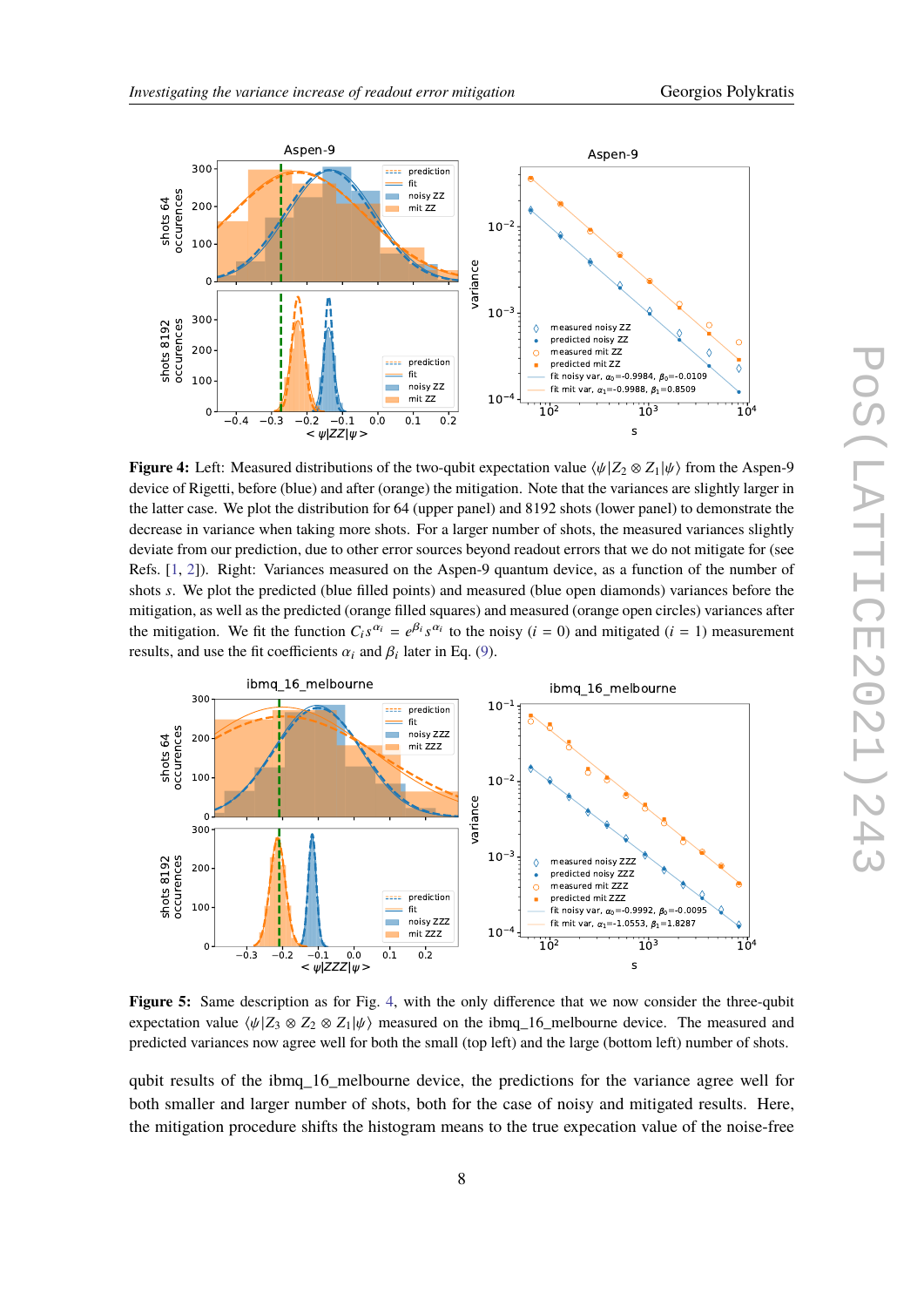operator. These results agree with the ones obtained in Sec. [3.1,](#page-4-1) where we concluded that noise on the ibmq\_16\_melbourne device can be almost exclusively attributes to readout errors.

In both Fig. [4](#page-7-0) and Fig. [5,](#page-7-1) one can see that the application of the mitigation scheme slightly increases the variance of the data. As we have already discussed in Sec. [2.2,](#page-3-3) this is characteristic for all error mitigation procedures, and a larger number of samples is needed to achieve the same accuracy [\[14\]](#page-10-5). We can use our variance predictions to estimate this additional number of samples. If  $s_0$  is the number of samples without error mitigation and  $s_1$  is the number of samples when applying error mitigation, then the two variances are the same if  $C_0 s_0^{\alpha_0}$  $\frac{\alpha_0}{0} = C_1 s_1^{\alpha_1}$  $\frac{\alpha_1}{1}$ . Using this equality and our previous definition of  $C_i \equiv e^{\beta_i}$ , we derive that we need

<span id="page-8-0"></span>
$$
\frac{s_1}{s_0} = \left(\frac{C_0}{C_1}\right)^{\frac{1}{\alpha_1}} s_0^{\frac{\alpha_0}{\alpha_1} - 1} = e^{\frac{\beta_0 - \beta_1}{\alpha_1}} s_0^{\frac{\alpha_0}{\alpha_1} - 1} \tag{9}
$$

times more samples to compensate for the variance amplification of our mitigation procedure. In the case of large statistics, we can use the approximation  $\alpha_0 \approx \alpha_1$ , so the above formula becomes a constant,  $\frac{s_1}{s_0} \approx \exp\left(\frac{\beta_0 - \beta_1}{\alpha_1}\right)$  $\overline{\alpha_1}$  . For the two-qubit implementation on the Aspen-9 device (see Fig. [4\)](#page-7-0), the fit coefficients indicate that we need  $2.4s_0^{-0.0004}$  times more samples to retain the same accuracy after the mitigation. For the three-qubit implementation on the ibmq\_melbourne device (see Fig. [5\)](#page-7-1), we need  $5.7s_0^{-0.053}$  times more samples. Thus, these overhead costs are moderate in both cases.

#### **4. Conclusion**

In this work, we benchmarked a recently proposed mitigation scheme for readout errors  $[1, 2]$  $[1, 2]$  $[1, 2]$ on quantum devices from IBM and Rigetti. For both devices, we found a substantial improvement of the computed expectation values. The two-qubit experiments on Rigetti's Aspen-9 machine show an improvement of the average absolute error by half an order of magnitude. The average error for the three-qubit experiments on IBM's ibmq\_16\_melbourne machine was improved by almost an order of magnitude. We also derived and experimentally tested the theoretical predictions for the variance amplification that is caused by applying the mitigation scheme. For a small number of shots, the predictions agree well with the variances of the distributions measured on the quantum hardware. For a large number of shots, the variance for the data obtained on the Rigetti machine slightly deviates from the prediction, while the IBM experiments again show good agreement. In the former case, the deviations are likely caused by other types of errors beyond the readout error that our mitigation method corrects for. In all experiments, only a moderate number of additional samples is required to compensate for the variance amplification and thus to achieve the same accuracy after mitigation. From a theoretical perspective, our key new result is the sub-exponential increase of the variance, which, together with the polynomial scaling of the error mitigation method derived in Ref. [\[1\]](#page-9-0), demonstrates the scalability of the mitigation method.

## **Acknowledgments**

Research at Perimeter Institute is supported in part by the Government of Canada through the Department of Innovation, Science and Industry Canada and by the Province of Ontario through the Ministry of Colleges and Universities. L.F. is partially supported by the U.S. Department of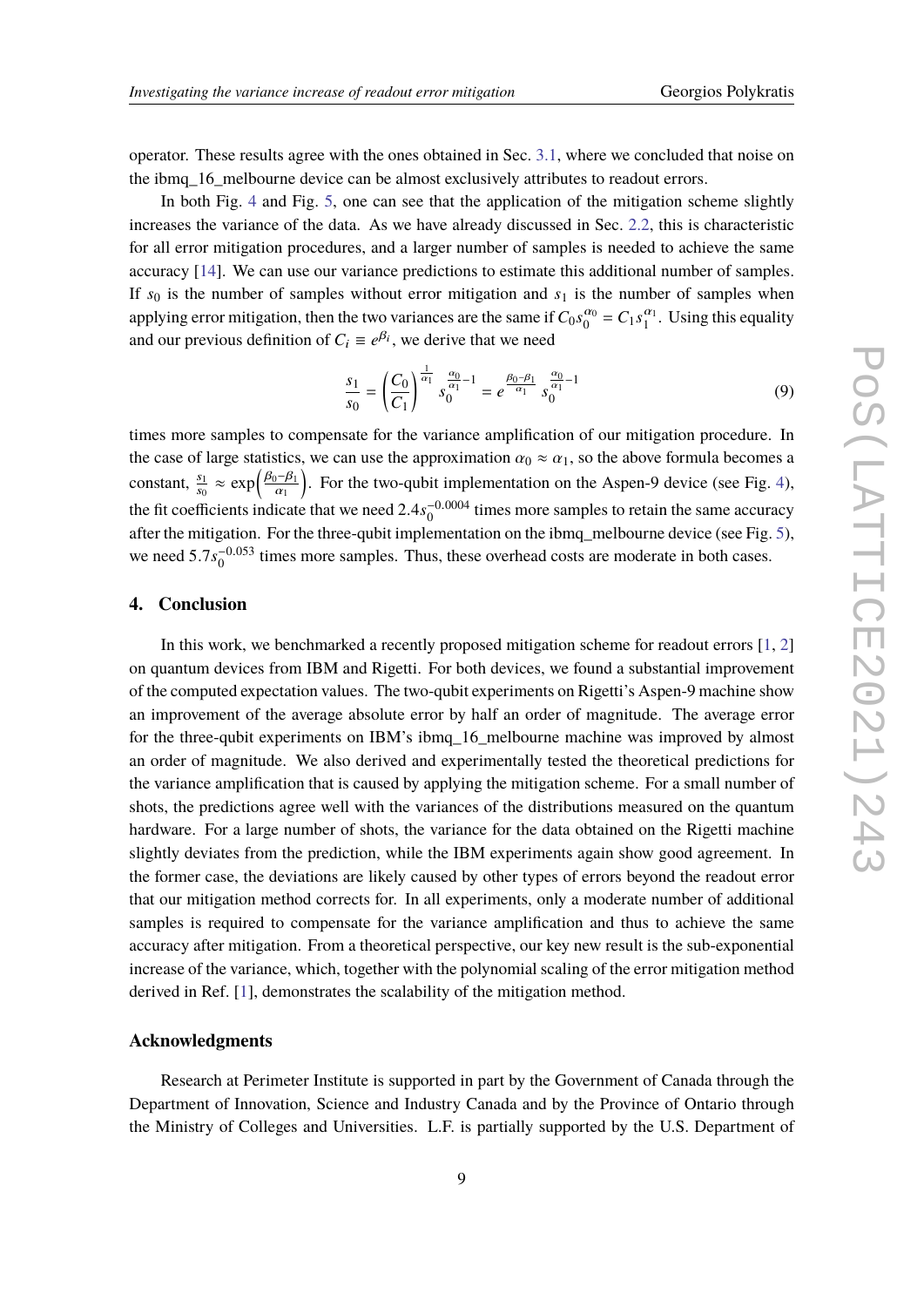Energy, Office of Science, National Quantum Information Science Research Centers, Co-design Center for Quantum Advantage ( $C^2QA$ ) under contract number DE-SC0012704, by the DOE QuantiSED Consortium under subcontract number 675352, by the National Science Foundation under Cooperative Agreement PHY-2019786 (The NSF AI Institute for Artificial Intelligence and Fundamental Interactions, http://iaifi.org/), and by the U.S. Department of Energy, Office of Science, Office of Nuclear Physics under grant contract numbers DE-SC0011090 and DE-SC0021006. S.K. acknowledges financial support from the Cyprus Research and Innovation Foundation under project "Future-proofing Scientific Applications for the Supercomputers of Tomorrow (FAST)", contract no. COMPLEMENTARY/0916/0048. G. P. is financially supported by the Cyprus Research and Innovation Foundation under contract number POST-DOC/0718/0100 and from project NextQCD, co-funded by the European Regional Development Fund and the Republic of Cyprus through the Research and Innovation Foundation with contract id EXCELLENCE/0918/0129. T.W. acknowledges the support by DASHH (Data Science in Hamburg - HELMHOLTZ Graduate School for the Structure of Matter) with the Grant-No. HIDSS-0002. We would like to thank Rigetti Computing for providing exclusive access to their Aspen-9 quantum device and acknowledge the use of IBM Quantum services for this work. The views expressed are those of the authors, and do not reflect the official policy or position of Rigetti Computing, IBM, or the IBM Quantum team.

## **References**

- <span id="page-9-0"></span>[1] L. Funcke, T. Hartung, K. Jansen, S. Kühn, P. Stornati and X. Wang, *Measurement Error Mitigation in Quantum Computers Through Classical Bit-Flip Correction*, [2007.03663](https://arxiv.org/abs/2007.03663).
- <span id="page-9-1"></span>[2] L. Funcke, T. Hartung, K. Jansen, S. Kühn, M. Schneider, P. Stornati et al., *Towards Quantum Simulations in Particle Physics and Beyond on Noisy Intermediate-Scale Quantum Devices*, [2110.03809](https://arxiv.org/abs/2110.03809).
- <span id="page-9-2"></span>[3] M. Troyer and U.-J. Wiese, *Computational complexity and fundamental limitations to fermionic quantum monte carlo simulations*, *[Phys. Rev. Lett.](https://doi.org/10.1103/PhysRevLett.94.170201)* **94** (2005) 170201.
- <span id="page-9-3"></span>[4] K. Fukushima and T. Hatsuda, *The phase diagram of dense QCD*, *[Rept. Prog. Phys.](https://doi.org/10.1088/0034-4885/74/1/014001)* **74** [\(2011\) 014001.](https://doi.org/10.1088/0034-4885/74/1/014001)
- <span id="page-9-4"></span>[5] E.A. Martinez, C.A. Muschik, P. Schindler, D. Nigg, A. Erhard, M. Heyl et al., *Real-time dynamics of lattice gauge theories with a few-qubit quantum computer*, *[Nature](https://doi.org/10.1038/nature18318)* **534** (2016) [516.](https://doi.org/10.1038/nature18318)
- [6] C. Kokail, C. Maier, R. van Bijnen, T. Brydges, M.K. Joshi, P. Jurcevic et al., *Self-Verifying Variational Quantum Simulation of the Lattice Schwinger Model*, *Nature* **569** [\(2019\) 355.](https://doi.org/10.1038/s41586-019-1177-4)
- [7] N. Klco, E.F. Dumitrescu, A.J. McCaskey, T.D. Morris, R.C. Pooser, M. Sanz et al., *Quantum-classical computation of Schwinger model dynamics using quantum computers*, *[Phys. Rev. A](https://doi.org/10.1103/physreva.98.032331)* **98** (2018) .
- [8] N. Klco, J.R. Stryker and M.J. Savage, *SU(2) non-Abelian gauge field theory in one dimension on digital quantum computers*, *Phys. Rev. D* **101** [\(2020\) 074512.](https://doi.org/10.1103/PhysRevD.101.074512)